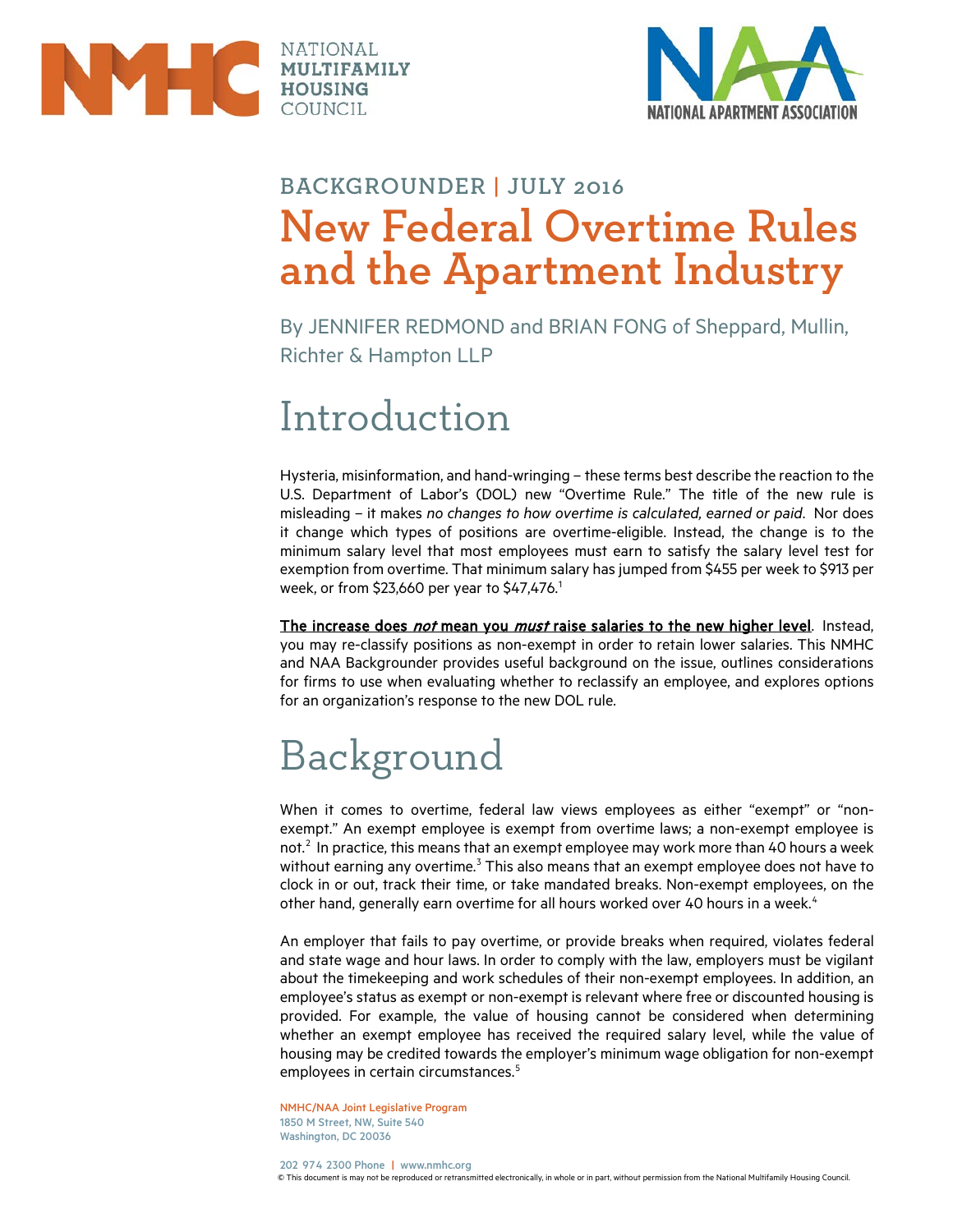As a reminder, all employees are considered non-exempt unless they meet three tests: (1) duties; (2) salary basis; and (3) salary level. The *duties test* looks at what work the employee performs, the *salary basis test* looks at how the employee is paid, and the *salary level test* looks at how much the employee is paid.

Only exempt employees now earning between \$455 to \$912 per week, or \$23,660 to \$47,475 per year, are affected by the new rule. At the property level, you may have exempt Community Managers or Maintenance Managers who fall into this salary range. Keep in mind that the value of housing provided to your exempt employees, whether free or at a discount, cannot be added to their salary to meet the required salary level.

If your exempt managers satisfied the duties and salary basis tests under the old rule, they will satisfy those tests under the new rule because those have not changed. In case you are unsure, let's quickly run through an analysis of these first two tests.

• DUTIES: For each exempt employee, look at what duties these employees actually perform. While there are a variety of exemptions, the exemption most likely to be applicable to these positions is the "Managerial Exemption." This exemption requires the employee to direct the management of an organization or a particular department or unit; supervise the equivalent of two, full-time employees; and be able to make, or effectively recommend, personnel changes.

Another potentially applicable exemption is the "Administrative Exemption," which requires an employee's primary duty to be the performance of office or non-manual work related to the management or business operations of the firm or its customers. Remember that an employee's title is irrelevant; calling someone a "manager" does not mean they actually manage anything. A careful analysis of the exempt duties test should include questions like the following: Does the employee hire, train, supervise at least two full-time employees? Can the employee deviate from the property's budget? Can the employee select vendors?<sup>[6](#page-4-5)</sup>

SALARY BASIS: If the employee performs exempt duties, a firm must next confirm that they earn a standard wage, i.e., a salary for every week they work regardless of the quality or quantity of their work that week, and that no unlawful deductions are taken from that salary. If so, then they will likely satisfy the salary basis test.

If your answer is "no" to either of the above two tests, the employee may not have been exempt in the first place and the firm should explore, with the advice of counsel, how to remedy that situation before deciding how to respond to the new Overtime Rule.

SALARY LEVEL: The third test is the salary level test. This is the test affected by the new Overtime Rule. To determine what it will cost a company to comply and retain exempt status, management will need to compare the current salary level of affected employees to the new salary level requirements.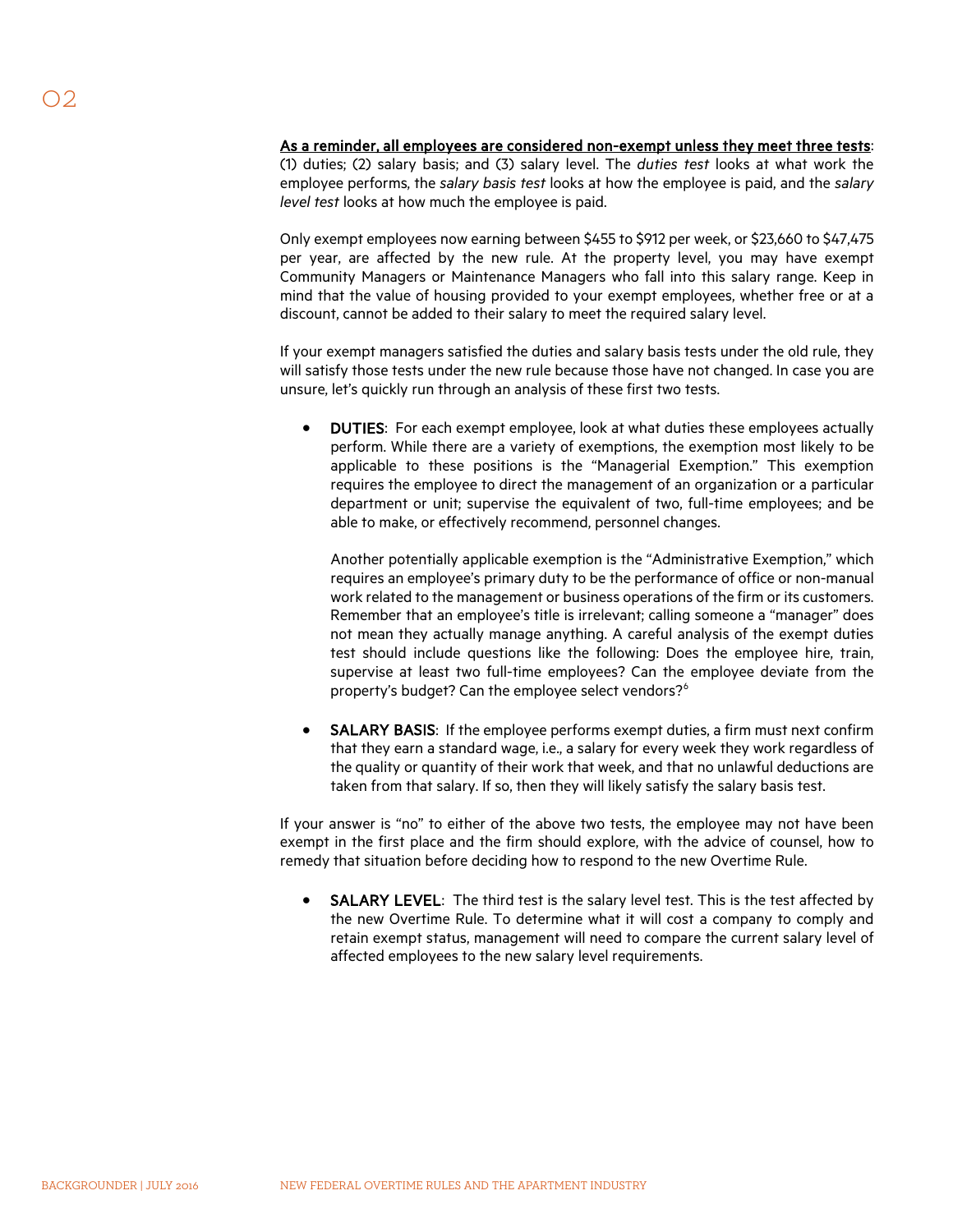# Employee Reclassification Considerations

One option in reaction to the rule is to re-classify affected employees to non-exempt status. In evaluating whether or not to do this, start with the potential overtime a newly non-exempt employee might earn. While the employee probably does not clock in and out, try to estimate the amount of "excess" hours they generally work over 40 hours per week or 8 hours per day (in states that have daily overtime).

Remember to include time spent before or after business hours engaged in activities like answering phones/emails/texts, working on reports, overseeing emergencies, travel time between properties, etc. Be conservative and over-estimate. Roughly calculate potential overtime pay by dividing the employee's annual salary by 2,080 to get an estimate of their equivalent hourly rate, multiplying this rate by 1.5, then multiplying by the number of "excess" hours.

Next, factor in standard wage and hour cost considerations. While your firm probably currently has non-exempt employees onsite, they will need to instruct and monitor the formerly exempt employee to track their hours, as well as take meal and rest breaks. They may be used to monitoring other employees, so the cost to instruct and monitor may or may not be significant.

Finally, there are some specific considerations. If the employee receives free or discounted housing (whether as a discount offered to all employees or because they are the designated employee living on site), the value of this housing may be required to be included in calculating their regular rate of pay for purposes of calculating and paying overtime.<sup>[7](#page-4-6)</sup> Similarly, commissions or bonuses for things such as leasing or renewals must be included in the regular rate for purposes of overtime pay calculations. Finally, if the employee spends time traveling, such as to training sessions or between sites, the employee will have to be paid for this time on an hourly basis.

## **Options**

With that background on the potential costs of reclassifying an employee from exempt to non-exempt, here are some options:

• One option is to keep the employee's exempt status by raising their salary to \$913 per week, or \$47,476 per year, by December 1, 2016. This option is likely most practical when there is little difference between the exempt employee's current salary and the new minimum or the costs of reclassifying them as non-exempt and paying overtime are too high.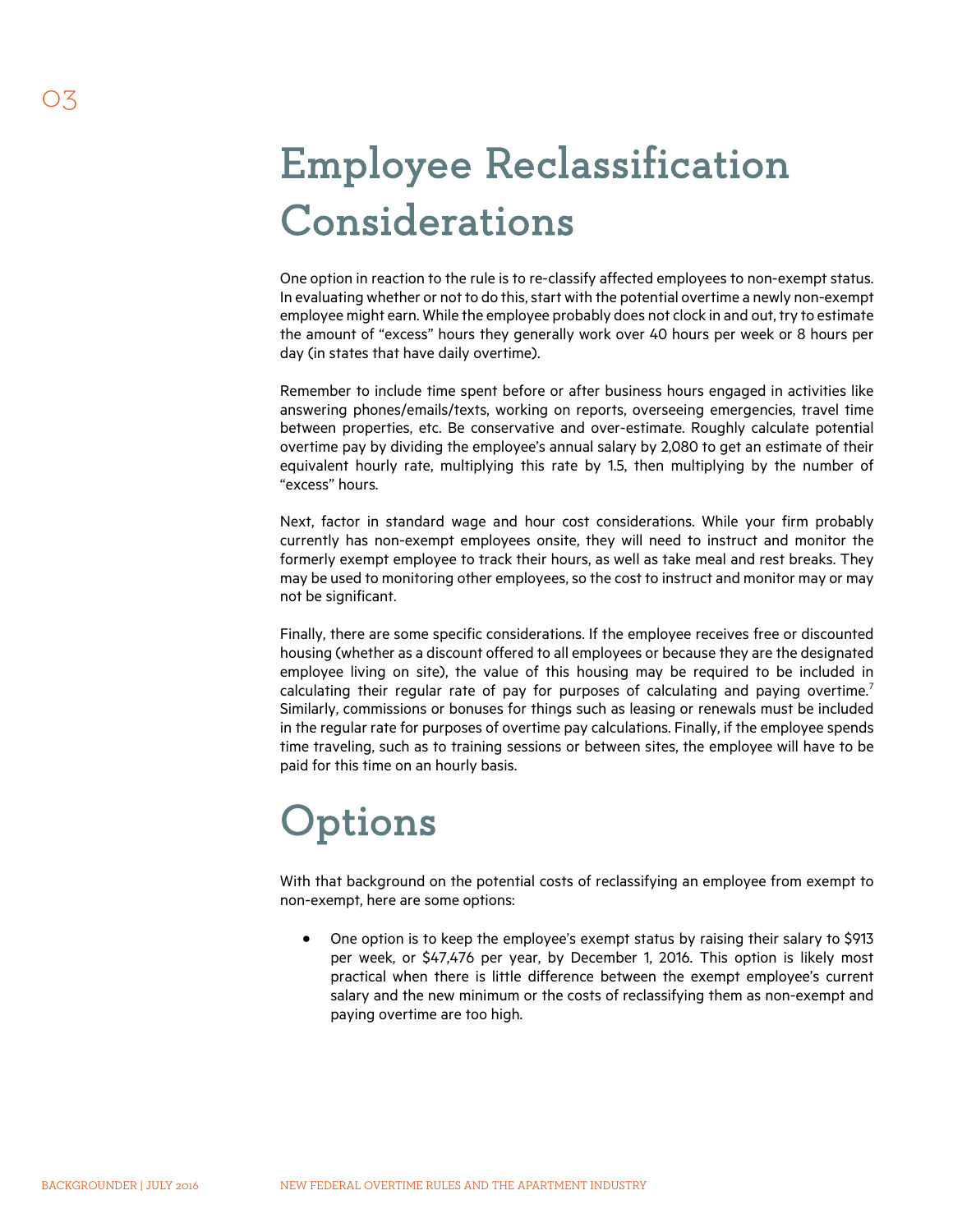- If the employee is likely to work minimal amounts of overtime, another option is to convert the employee to non-exempt status without changing their pay and paying them whatever overtime is worked. This has the benefit of minimizing disruption to your operations and labor costs.
- If the firm does not want to raise the salary to the new minimum salary level but the employee is likely to work significant amounts of overtime as a non-exempt employee, management should consider whether any of the work now performed in excess of 40 in a week (or 8 in a day) could be performed more efficiently or by others? If so, it might make sense to reallocate work to eliminate as much potential overtime as possible. While this saves costs, it is likely the most disruptive to on-site operations.

#### About NMHC and NAA

For more than 20 years, the National Multifamily Housing Council (NMHC) and the National Apartment Association (NAA) have partnered on behalf of America's apartment industry. Drawing on the knowledge and policy expertise of staff in Washington, D.C., as well as the advocacy power of nearly 170 NAA state and local affiliated associations, NAA and NMHC provide a single voice for developers, owners and operators of multifamily rental housing. One-third of all Americans rent their housing, and 38 million of them live in an apartment home.

#### About the Authors

Jennifer Redmond is a partner and Brian Fong is an associate in the Labor & Employment group at Sheppard Mullin LLP. Redmond and Fong specialize in advising multifamily housing firms on how best to comply with the statutory, regulatory and legal challenges that employers face in today's environment. Both of them also defend employers against wageand-hour, discrimination, harassment and retaliation claims, including the defense of related class actions.

*The information provided herein is general in nature and is not legal advice. It is designed to assist our members in understanding the issue area, but it is not intended to address specific fact circumstances or business situations. For specific legal advice, consult your attorney.*

 $\overline{a}$ 

<sup>1</sup> There are other changes brought on by the new rule like allowing up to 10% of an exempt employee's compensation to be paid as non-discretionary bonuses or commissions and raising the minimum salary for "Highly Compensated Employees from \$100,000 to \$134,004 per year. These, and other changes, are outside the scope of this article.

 $2^2$  Exempt employees are typically also exempt from state laws regulating meal and rest breaks.

 $3$  Some states, like California, also require daily overtime pay for all hours worked over 8 in a day. Exempt employees are also typically exempt from daily overtime pay requirements, where applicable.